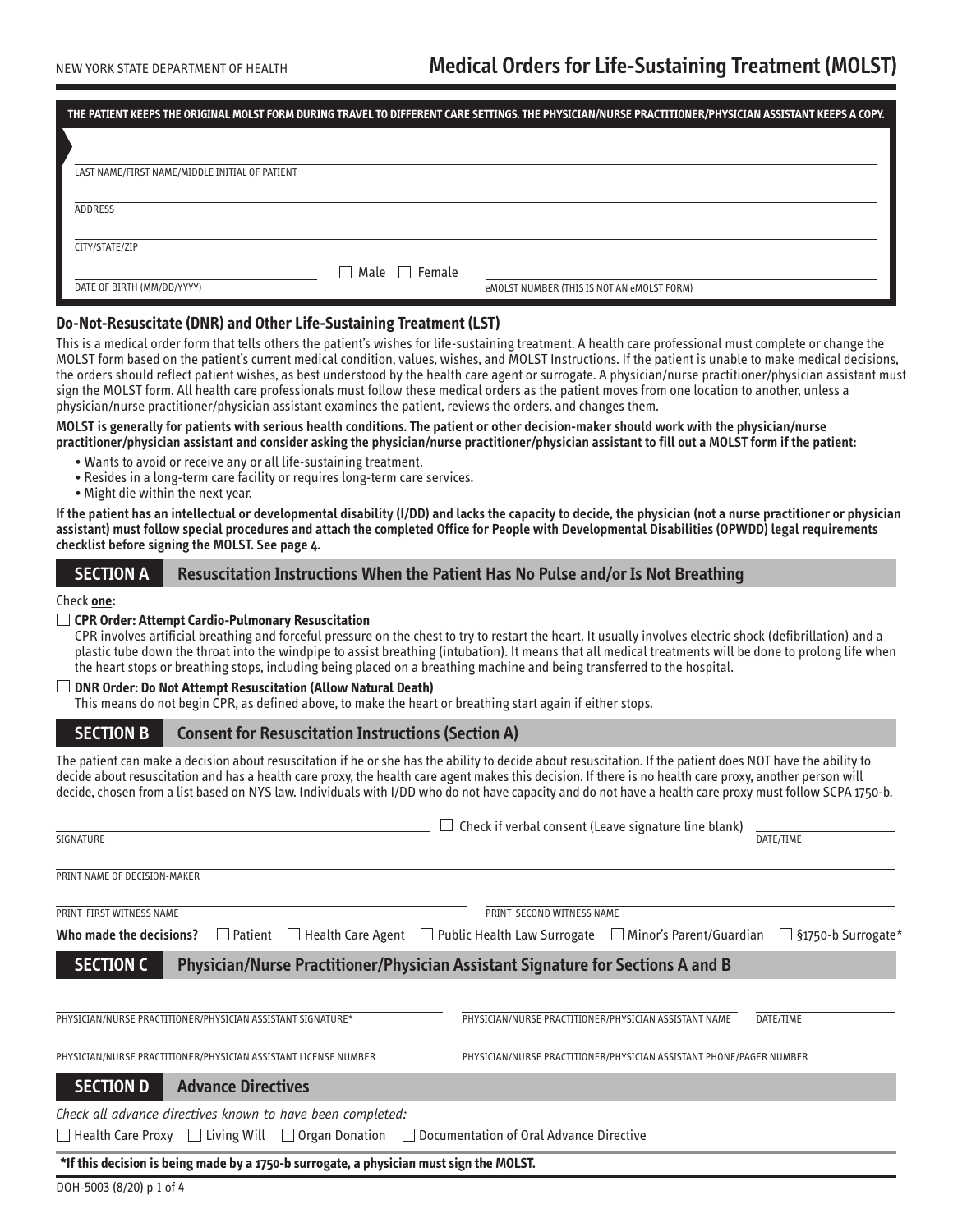LAST NAME/FIRST NAME/MIDDLE INITIAL OF PATIENT **EXECUTES** AND CONTROLLED THE OF BIRTH (MM/DD/YYYY)

| <b>SECTION E</b> |  |
|------------------|--|
|                  |  |

# **Orders For Other Life-Sustaining Treatment and Future Hospitalization When the Patient has a Pulse and the Patient is Breathing**

Life-sustaining treatment may be ordered for a trial period to determine if there is benefit to the patient. **If a life-sustaining treatment is started, but turns out not to be helpful, the treatment can be stopped. Before stopping treatment, additional procedures may be needed as indicated on page 4.**

**Treatment Guidelines** No matter what else is chosen, the patient will be treated with dignity and respect, and health care providers will offer comfort measures. *Check one:*

- □ **Comfort measures only** Comfort measures are medical care and treatment provided with the primary goal of relieving pain and other symptoms and reducing suffering. Reasonable measures will be made to offer food and fluids by mouth. Medication, turning in bed, wound care and other measures will be used to relieve pain and suffering. Oxygen, suctioning and manual treatment of airway obstruction will be used as needed for comfort.
- **Limited medical interventions** The patient will receive medication by mouth or through a vein, heart monitoring and all other necessary treatment, based on MOLST orders.

**No limitations on medical interventions** The patient will receive all needed treatments.

### **Instructions for Intubation and Mechanical Ventilation** *Check one:*

□ **Do not intubate (DNI)** Do not place a tube down the patient's throat or connect to a breathing machine that pumps air into and out of lungs. Treatments are available for symptoms of shortness of breath, such as oxygen and morphine. (This box should not be checked if full CPR is checked in Section A.)

**A trial period** *Check one or both:*

**Intubation and mechanical ventilation**

**Noninvasive ventilation (e.g. BIPAP), if the health care professional agrees that it is appropriate**

**Intubation and long-term mechanical ventilation, if needed** Place a tube down the patient's throat and connect to a breathing machine as long as it is medically needed.

**Future Hospitalization/Transfer** *Check one:*

```
Do not send to the hospital unless pain or severe symptoms cannot be otherwise controlled.
```
**Send to the hospital, if necessary, based on MOLST orders.**

**Artificially Administered Fluids and Nutrition** When a patient can no longer eat or drink, liquid food or fluids can be given by a tube inserted in the stomach or fluids can be given by a small plastic tube (catheter) inserted directly into the vein. If a patient chooses not to have either a feeding tube or IV fluids, food and fluids are offered as tolerated using careful hand feeding. **Additional procedures may be needed as indicated on page 4.**  *Check one each for feeding tube and IV fluids:*

**No feeding tube No IV fluids**

**A trial period of feeding tube A trial period of IV fluids** 

**Long-term feeding tube, if needed**

**Antibiotics** *Check one:*

**Do not use antibiotics.** Use other comfort measures to relieve symptoms.

**Determine use or limitation of antibiotics when infection occurs.** 

**Use antibiotics** to treat infections, if medically indicated.

**Other Instructions** about starting or stopping treatments discussed with the physician/nurse practitioner/physician assistant or about other treatments not listed above (dialysis, transfusions, etc.).

# **Consent for Life-Sustaining Treatment Orders (Section E)** (Same as Section B, which is the consent for Section A)

|                              |                                                                                                                                                                                                          | Check if verbal consent (Leave signature line blank)        |           |
|------------------------------|----------------------------------------------------------------------------------------------------------------------------------------------------------------------------------------------------------|-------------------------------------------------------------|-----------|
| SIGNATURE                    |                                                                                                                                                                                                          |                                                             | DATE/TIME |
| PRINT NAME OF DECISION-MAKER |                                                                                                                                                                                                          |                                                             |           |
| PRINT FIRST WITNESS NAME     |                                                                                                                                                                                                          | PRINT SECOND WITNESS NAME                                   |           |
| Who made the decisions?      | $\Box$ Patient $\Box$ Health Care Agent $\Box$ Based on clear and convincing evidence of patient's wishes<br>$\Box$ Public Health Law Surrogate $\Box$ Minor's Parent/Guardian $\Box$ §1750-b Surrogate* |                                                             |           |
|                              | Physician/Nurse Practitioner/Physician Assistant Signature for Section E                                                                                                                                 |                                                             |           |
|                              | PHYSICIAN/NURSE PRACTITIONER/PHYSICIAN ASSISTANT SIGNATURE*                                                                                                                                              | PRINT PHYSICIAN/NURSE PRACTITIONER/PHYSICIAN ASSISTANT NAME | DATE/TIME |
|                              | *If this decision is being made by a 1750-b surrogate, a physician must sign the MOLST.                                                                                                                  |                                                             |           |

**This MOLST form has been approved by the NYSDOH for use in all settings.**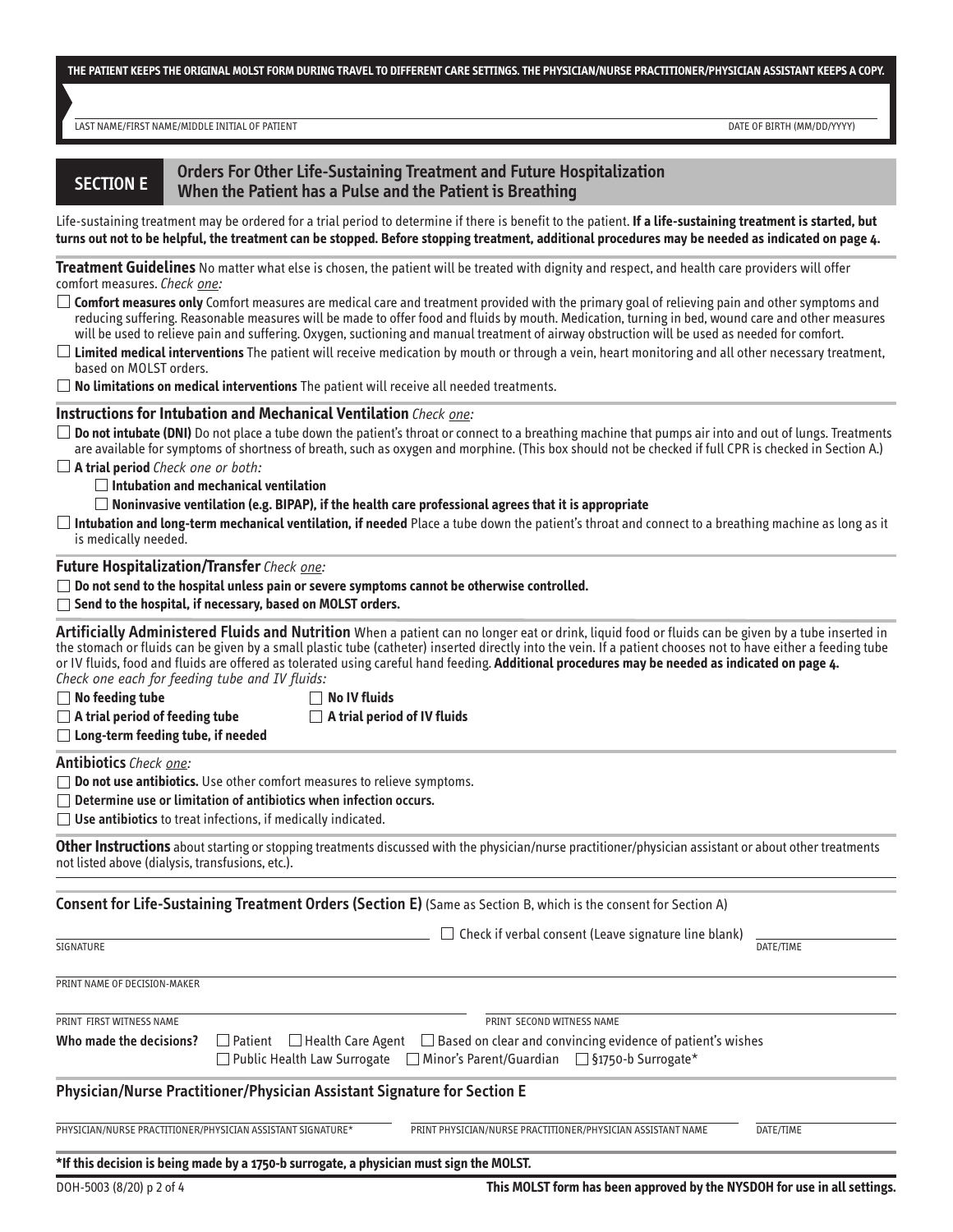| THE PATIENT KEEPS THE ORIGINAL MOLST FORM DURING TRAVEL TO DIFFERENT CARE SETTINGS. THE PHYSICIAN/NURSE PRACTITIONER/PHYSICIAN ASSISTANT KEEPS A COPY. |  |
|--------------------------------------------------------------------------------------------------------------------------------------------------------|--|
|                                                                                                                                                        |  |

LAST NAME/FIRST NAME/MIDDLE INITIAL OF PATIENT **EXECUTES** ON THE OF BIRTH (MM/DD/YYYY)

# **SECTION F Review and Renewal of MOLST Orders on this MOLST Form**

**The physician/nurse practitioner/physician assistant must review the form from time to time as the law requires, and also:**

- If the patient moves from one location to another to receive care; or
- If the patient has a major change in health status (for better or worse); or
- If the patient or other decision-maker changes his or her mind about treatment.

| Date/Time | <b>Reviewer's Name</b><br>and Signature | <b>Location of Review</b><br>(e.g., Hospital, NH, Physician/Nurse<br>Practitioner/Physician Assistant Office) | <b>Outcome of Review</b>                                                                      |
|-----------|-----------------------------------------|---------------------------------------------------------------------------------------------------------------|-----------------------------------------------------------------------------------------------|
|           |                                         |                                                                                                               | $\Box$ No change<br>Form voided, new form completed<br>$\Box$ Form voided, no new form        |
|           |                                         |                                                                                                               | $\Box$ No change<br>Form voided, new form completed<br>$\Box$ Form voided, no new form        |
|           |                                         |                                                                                                               | $\Box$ No change<br>Form voided, new form completed<br>$\Box$ Form voided, no new form        |
|           |                                         |                                                                                                               | $\Box$ No change<br>$\Box$ Form voided, new form completed<br>$\Box$ Form voided, no new form |
|           |                                         |                                                                                                               | $\Box$ No change<br>$\Box$ Form voided, new form completed<br>$\Box$ Form voided, no new form |
|           |                                         |                                                                                                               | $\Box$ No change<br>$\Box$ Form voided, new form completed<br>$\Box$ Form voided, no new form |
|           |                                         |                                                                                                               | $\Box$ No change<br>$\Box$ Form voided, new form completed<br>$\Box$ Form voided, no new form |
|           |                                         |                                                                                                               | $\Box$ No change<br>$\Box$ Form voided, new form completed<br>$\Box$ Form voided, no new form |
|           |                                         |                                                                                                               | $\Box$ No change<br>$\Box$ Form voided, new form completed<br>$\Box$ Form voided, no new form |
|           |                                         |                                                                                                               | $\Box$ No change<br>Form voided, new form completed<br>$\Box$ Form voided, no new form        |
|           |                                         |                                                                                                               | $\Box$ No change<br>Form voided, new form completed<br>$\Box$ Form voided, no new form        |